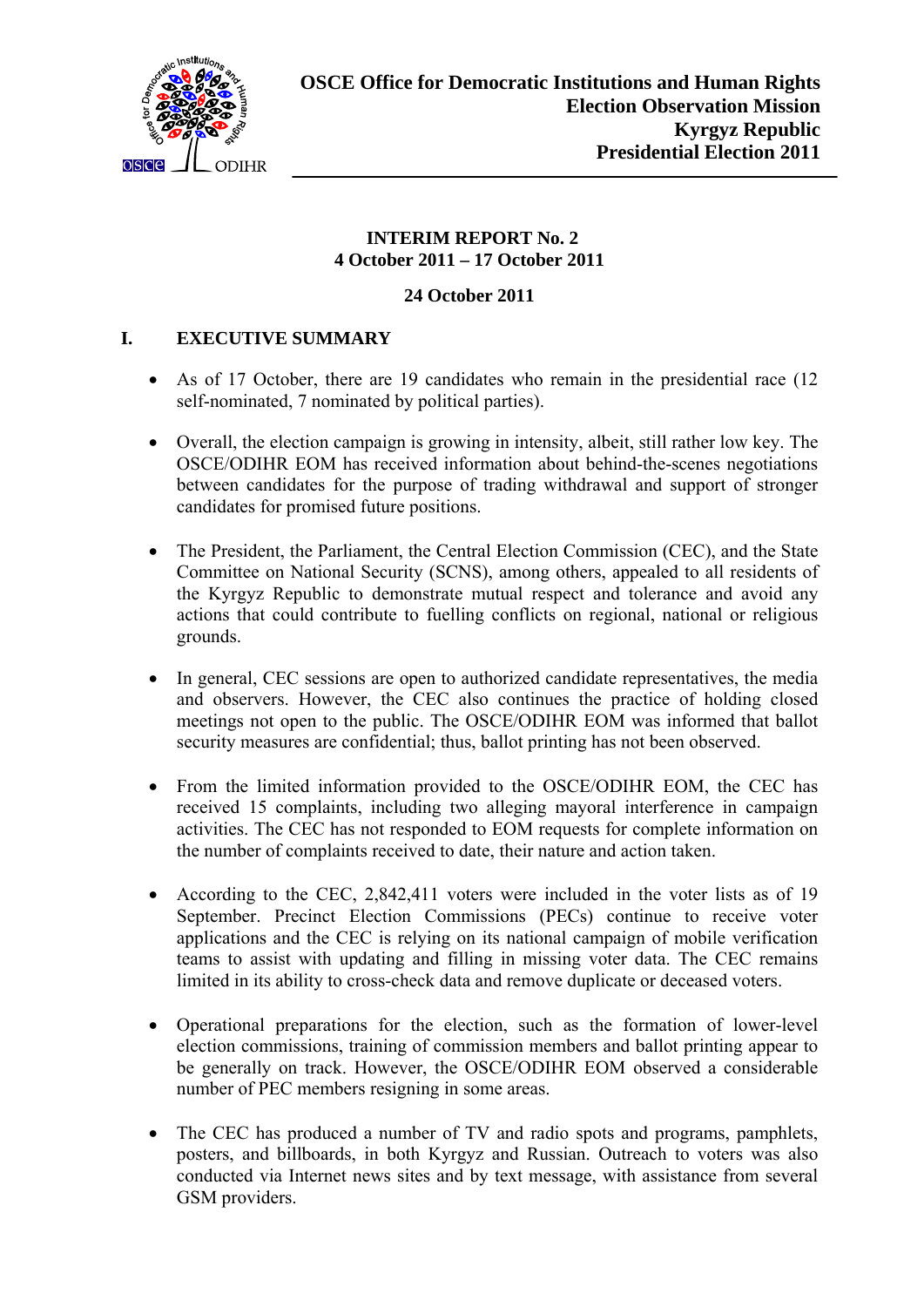Preliminary media monitoring findings indicate that state-funded channels started to broadcast free airtime, however, only some two weeks after the campaign start. A number of media have failed to properly label paid campaign materials, thus potentially confusing voters on what is regular editorial material and what is promotional advertisement paid by candidates.

### **II. POLITICAL AND CAMPAIGN ENVIRONMENT**

On 6 October, the Central Election Commission (CEC) registered four additional candidates while five were rejected<sup>[1](#page-0-0)</sup> and published the new candidate list comprising of 23 candidates; 13 self-nominated and 10 nominated by political parties. As of 17 October, four more candidates have withdrawn and there were 19 candidates who remained in the race, none of them female. One of the candidates who withdrew has openly supported the candidacy of another running candidate.<sup>[2](#page-1-0)</sup> The OSCE/ODIHR EOM has received information about behind-the-scenes negotiations between candidates for the purpose of trading withdrawal and support of stronger candidates for promised future positions

Overall, the election campaign is growing in intensity, albeit, still rather low key. According to OSCE/ODIHR observers, the general public interest in the campaign appears to be limited, especially in rural areas. Apart from posters, banners and billboards widespread across the country, rallies are the most evident means of campaigning. Six candidates are highly visible in printed campaign materials and in the number of rallies conducted.<sup>[3](#page-1-1)</sup> The average attendance at their rallies ranges from 200 to 500 people. The campaign is driven by personality rather than issues. Nevertheless, campaign topics include economic development and unemployment, corruption and rule of law, the state of infrastructure, migration as well as security and the unity of the country. A number of candidates advocate a revival of the "*Kurultay"* (Supreme Council of the Peoples of Kyrgyzstan).[4](#page-1-2)

While no serious violent incidents have been reported so far, campaign billboards and posters of three candidates were damaged or removed in four different locations.<sup>[5](#page-1-3)</sup> One candidate used explicitly nationalist rhetoric in his address at two campaign rallies.<sup>[6](#page-1-4)</sup> It appears that cases of inflammatory language reportedly used by local media some time prior to the election campaign diminished. However, materials presenting nationalistic views were published in Jalal-Abad based *Channel 7* and newspaper *Uchur.*[7](#page-1-5) At the same time, on a few occasions, some newspapers (*Alibi, De Facto, Uchur, Moskovskiy Komsomolets*) published materials discrediting candidates.

 $\frac{1}{1}$  Following the official registration deadline on 25 September, nine nominees that had been rejected for failure to present sufficient valid signatures successfully appealed the CEC decision. The CEC then proceeded to conduct a new signature verification for all nine and admitted the nominees to the language test. Four candidates were found to have sufficient signatures and were registered. Five candidates were rejected, four for lack of sufficient signatures and one for not passing the language  $\frac{1}{2}$  exam.

Mr. Japarov supported Mr. Atambaev's candidacy.

<span id="page-1-1"></span><span id="page-1-0"></span><sup>3</sup> Mr. Tashiev, Mr. Madumarov, Mr. Suvanaliev, Mr. Baibolov, Mr. Atambayev and Mr. Kalmatov.

<span id="page-1-2"></span><sup>4</sup> These traditional assemblies of the peoples of Kyrgyzstan convened irregularly and do not have legal status.

<span id="page-1-6"></span><span id="page-1-3"></span>Mr. Madumarov's billboards were damaged in Kant, Tokmok and Kemin, Mr. Tashiev's posters were torn in Tokmok, and Mr. Atambaev's and Mr. Madumarov's posters were removed in Maylu Suu.<br><sup>6</sup> The OSCE/ODUUP FOM generate from Mr. Techianic gullion in Peace Kareen, an 14 Ostalage or

<span id="page-1-4"></span>The OSCE/ODIHR EOM reports from Mr. Tashiev's rallies in Bazar-Korgon on 14 October and in Jalal-Abad on 16 October.

<span id="page-1-5"></span>According to local NGO Center for Information Law, which carries out monitoring of the local media since August 2011.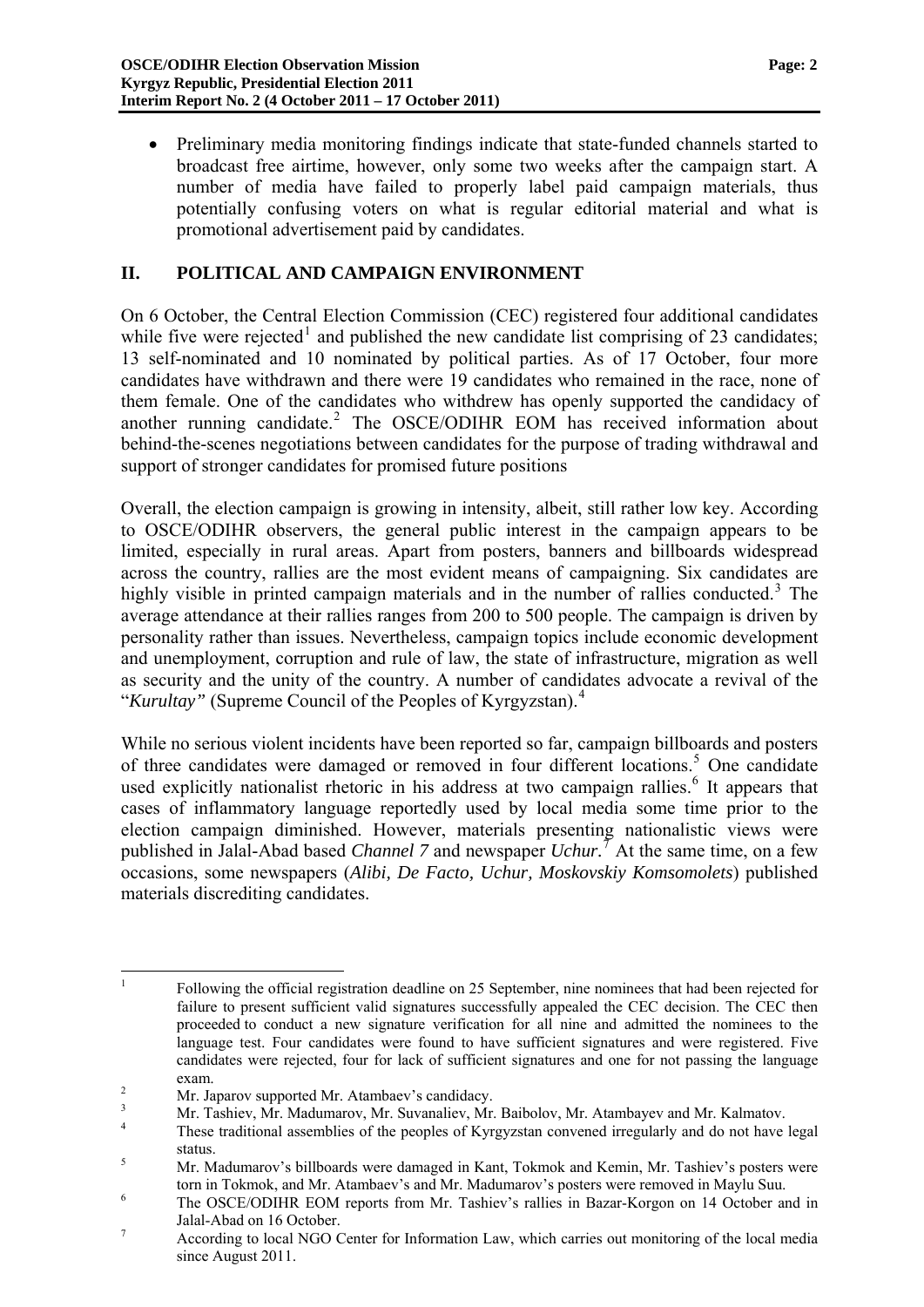Some candidate representatives expressed concern about vote-buying schemes, bribery of voters and abuse of administrative resources affiliated with one candidate or another. Rumours of vote-buying and abuse of administrative resources are widespread. However, no substantial evidence has been provided so far.

There is a general perception that the election might deepen the north/south divide and could potentially destabilize the country. Against this background, various politicians and institutions have called for a peaceful election and restraint in the campaign. The President, the Parliament, the CEC and the State Committee on National Security (SCNS) among others appealed to all residents of the Kyrgyz Republic to demonstrate mutual respect and tolerance and avoid any actions that could contribute to fuelling conflicts on regional, national or religious grounds.

On 29 September, the Parliament issued a decree on "Measures to ensure the implementation of the Law on Presidential and Parliamentary Elections," reiterating what is written in the law on misuse of state resources. The parliament called for immediate disciplinary measures and possible termination of employment for violations of these provisions and emphasized the Prosecutor's role in enforcing the law. Specifically, civil and municipal servants are prohibited from being involved in campaigning during performance of their official duties or using advantages of their positions in favour of any candidate.

On a weekly basis, the CEC publishes information on campaign finances, summaries of candidate finances, overall amounts received, spent and remaining.<sup>[8](#page-1-6)</sup> However, detailed information on the sources of contributions, amounts of each contribution and expenditures is not available for public scrutiny. Based on the first financial reports from candidates, the CEC ordered the control-revision group to conduct audits of all registered candidates. Candidates were asked to show proof of employment contracts, rental agreements, registration with tax authorities, and expenses related to activities already completed (stationery and employment for the collection of signatures, campaign materials and advertisements). The findings of the group have been submitted to the CEC for consideration and possible further action. The second financial report from candidates is expected on 20 October.

As electoral complaints are appealed to courts, the process of selecting judges for the Supreme Court and Constitutional Chamber that began in June and was to be completed by mid-August was an element of the electoral process. However, objections by the President to some of the judges selected and by civil society to the work of the selection committee resulted in delays in the process. As a result, the law on the selection of judges and the law on the Constitutional Chamber needed to be amended, opening the process to political debate. A new deadline for the selection of judges has not been set. On 6 October about 200 people blocked access to the parliament in an attempt to halt the process.

### **III. ELECTION ADMINISTRATION**

In general, CEC sessions are open to authorized candidate representatives, the media and observers. However, the CEC also continues to hold closed meetings not open to the public.

<span id="page-2-0"></span> $\frac{1}{8}$  According to the CEC update posted on the website on 10 October 2011: Mr. Аtambaev received 33,400,000 Kyrgyz *Som* (approx. 556,000 Euro) and spent 22,550,906 *Som* (approx. 376,000 Euro); Mr. Madumarov received 19,673,580 *Som* (approx. 328,000 Euro) and spent 19,064,781 *Som* (approx. 317,000 Euro); Mr. Baibolov received 10,275,000 *Som* (approx. 171,000 Euro) and spent 10,015,240 *Som* (approx. 167,000 Euro); and Mr. Tashiev received 9,122,290 *Som* (approx. 152,000 Euro) and spent 8,592,337 *Som* (approx. 143,000 Euro).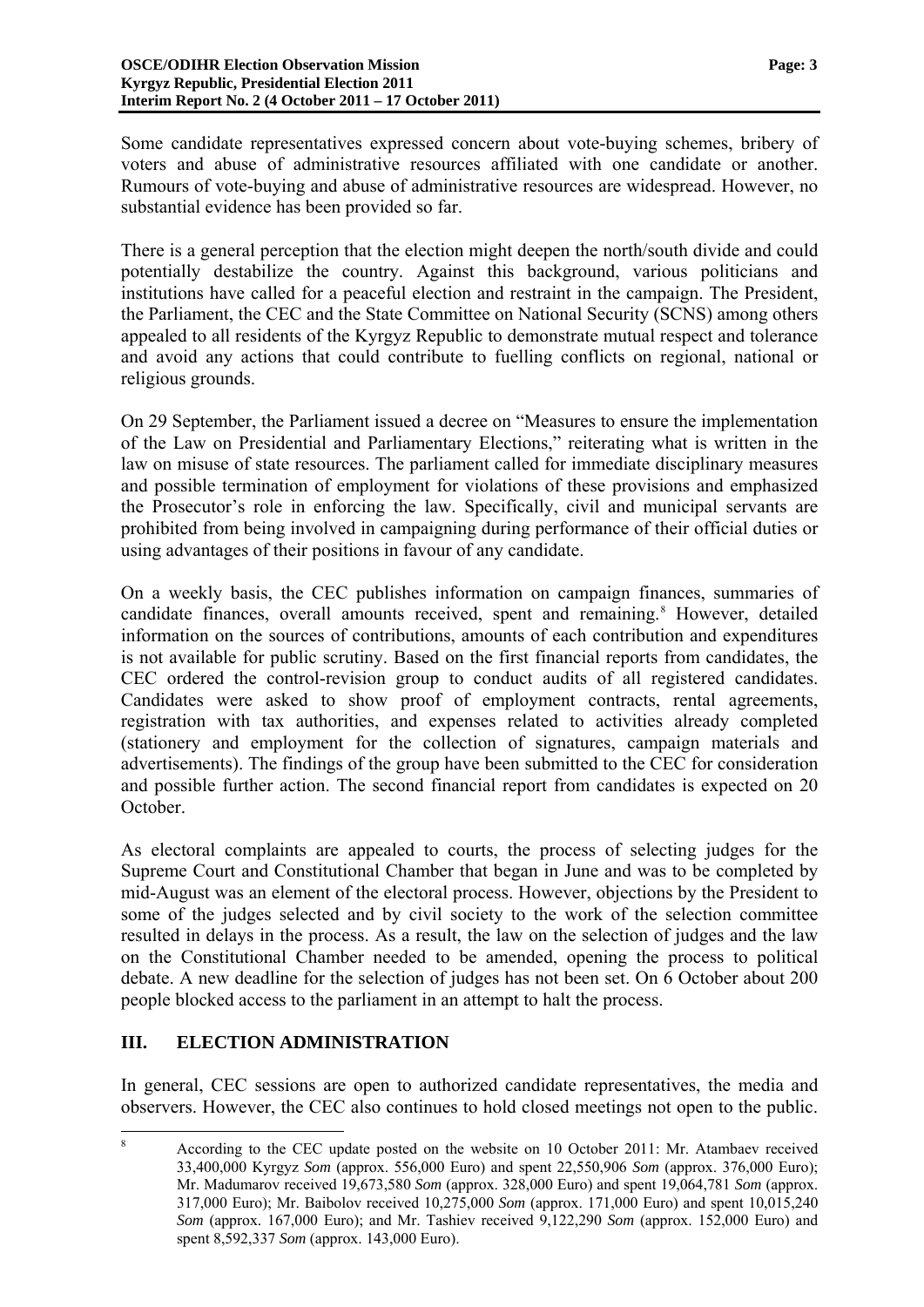Operational preparation for the election, such as the formation of lower-level election commissions, training of commissioners and ballot printing appear to be generally on track. The OSCE/ODIHR EOM observed a considerable number of PEC members resigning in some areas due to lack of financial compensation, while others appeared to be pressured to continue working. Resignation rates in some areas are quite significant.<sup>[9](#page-2-0)</sup>

The training program for the PECs has been completed and the OSCE/ODIHR EOM observed that it was generally of high quality and well-conducted. The CEC also carried out a two-day training for system administrators of the Territorial Election Commissions (TEC), including training on the use of fax machines to transmit PEC protocols to the CEC.

On 10 October, the CEC decided on the text and format of the ballot paper and on printing procedures. The CEC determined the order of the candidates on the ballot by drawing lots. The ballot paper format was decided upon when the list of registered candidates still numbered 23. The electoral law allows candidates to withdraw until three days prior to election day. Four candidates who already withdrew and other possible withdrawals should be crossed out once the ballots reach the PECs. The OSCE/ODIHR EOM was informed by the CEC that ballot security measures were confidential and cannot be shared with the EOM. The EOM was also not permitted to observe ballot printing. Ballot printing was finished on 17 October and 2,870,000 ballots were printed. This number includes 0.1 per cent extra ballots required by the law.

The CEC is in the process of preparing a ballot template, also known as a tactile ballot, to enable visually impaired people to vote without assistance. There will be one such folder for each PEC. The CEC will also prepare separate information for voters about the candidates in Braille. However, the OSCE/ODIHR EOM was informed that not all PECs are aware of this possibility.

Twenty-nine polling stations have been established in diplomatic missions and consulates abroad 23 countries for voters who reside outside of the country. The CEC estimates the number of voters registered for out-of-country voting at 24,000. Voters registered to vote abroad must be marked as voting by *electoral address*. The CEC could not confirm to the OSCE/ODIHR EOM the progress of processing and inputting out-of-country applications to vote by *electoral address*. EOM interlocutors have frequently expressed concern over the number of disenfranchised voters due to the limited availability of polling stations abroad.<sup>[10](#page-3-0)</sup>

### **IV. VOTER REGISTRATION**

According to the CEC, 2,842,411 voters have been included in the voter lists as of 19 September. Public review of voter lists continues and varies across PECs, with increased voter interest observed by the OSCE/ODIHR EOM in urban precincts with large numbers of internal migrants. PECs continue to receive voter applications for correction, inclusion, voting by *electoral address* and mobile voting, although the OSCE/ODIHR EOM observed that some PECs were closed when visited. While voter applications are forwarded to TECs where system administrators update voter data, voters are not consistently notified about the status of their applications once processed. The CEC is relying on its national campaign of mobile verification teams to assist with updating and filling in missing voter data, in particular personal ID numbers. While these teams have commenced their work, the

<sup>–&</sup>lt;br>9 Sizable resignations are reported from Dzhety-Oguz, Karakol, Tupskiy, Ak-Suuskiy, Ton, Balykchy and from Osh *Oblast*.<br><sup>10</sup> The Ministry of Foreign Affairs of the Kyrgyz Republic estimates approximately 700,000 citizens are

<span id="page-3-0"></span>living abroad.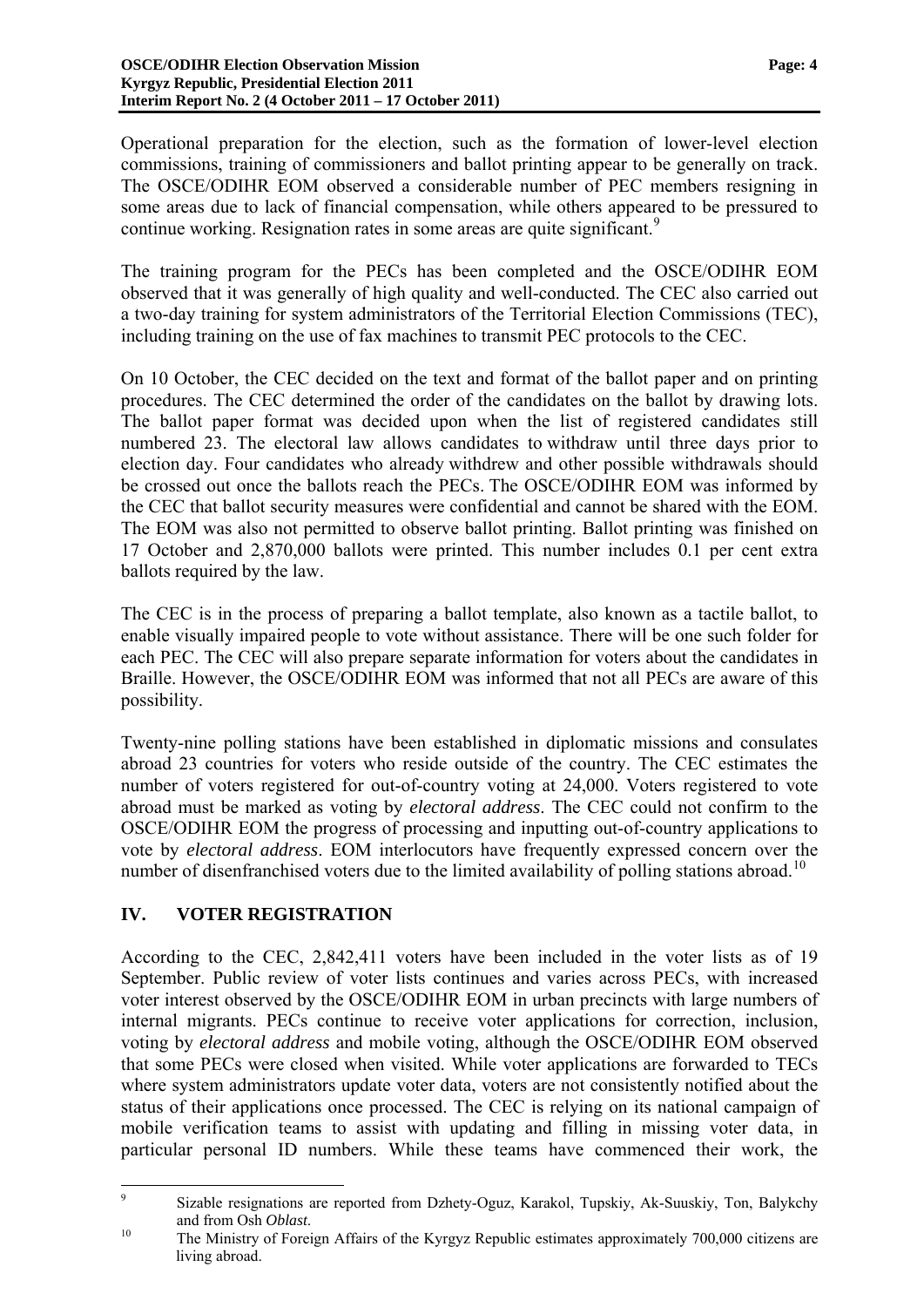OSCE/ODIHR EOM observed an inconsistent understanding of the mobile verification procedures by PECs and limited participation of civil society representatives.

While the unified voter registration system supports input of additional voter data, including voting by *electoral address*, the CEC currently only has limited ability to cross-check data and remove duplicate or deceased voters. Voter duplications, either identical or similar, within a single PEC were detected through automated criteria and removed from the voter lists and archived by CEC operators. Duplication removal across PECs was only possible where both entries contained the voter's personal ID number. To partially address the number of deceased voters in the voter lists, the CEC removed all voters born before 1920; living voters who were removed will have to reapply for inclusion. While ongoing efforts of the CEC to update voter data are progressing, this action has resulted in differences in the voter lists that were originally posted at PECs for public review and those later used by the mobile verification teams. However, the CEC has updated its website to make it easier for voters to verify their data online. The CEC regulations on the establishment and use of the voter registration system have yet to be approved and published.

# **V. VOTER EDUCATION**

According to Article 7 (23) of the Law on Election Commissions, the CEC is responsible for promoting voter education. This is of particular importance due to the significant changes in the electoral law, in particular with regard to voter registration procedures. The CEC produced a number of TV and radio spots and programs, pamphlets, posters, and billboards, in Kyrgyz and Russian.<sup>[11](#page-3-0)</sup> Voters were also informed via Internet news sites and by text message with assistance from several GSM providers. In addition to the CEC activities, both national and local media presented other voter-education materials.

Moreover, while updating voter lists, CEC mobile verification teams were tasked to distribute voter invitations, which included the voter's name and polling station address, where they are registered. A number of civil society organizations are also supplementing CEC education activities through distributing voter information and conducting a variety of awareness activities. Despite an active voter education campaign, some OSCE/ODIHR EOM interlocutors expressed concerns over the potential lack of awareness of many voters about the recent changes in voter registration procedures which no longer permit additions to voter lists on election day.

## **VI. COMPLAINTS AND APPEALS**

A District Court in Bishkek continued to hear appeals related to rejections of candidate registration. Following the administration of the language test and the second round of signature verification, three of the five rejected nominees appealed the CEC decision. The District Court found in favor of the CEC in all three cases and none of the cases were successfully appealed to the Supreme Court. Cases before the District Court were heard in an expeditious manner, usually within one or two days. The Supreme Court took up to five days to review cases, as provided for in the electoral law.

<span id="page-4-0"></span>The CEC maintains a general registry of all correspondence, including complaints, but does not have a mechanism for specifically tracking all complaints received and action taken on the complaint. In response to an OSCE/ODIHR EOM request to review the general registry, the CEC agreed to provide an excerpt of all complaints received and action taken. To date,

 $11$ Voter education spots produced by CEC have been so far aired mostly on public and state funded broadcasters.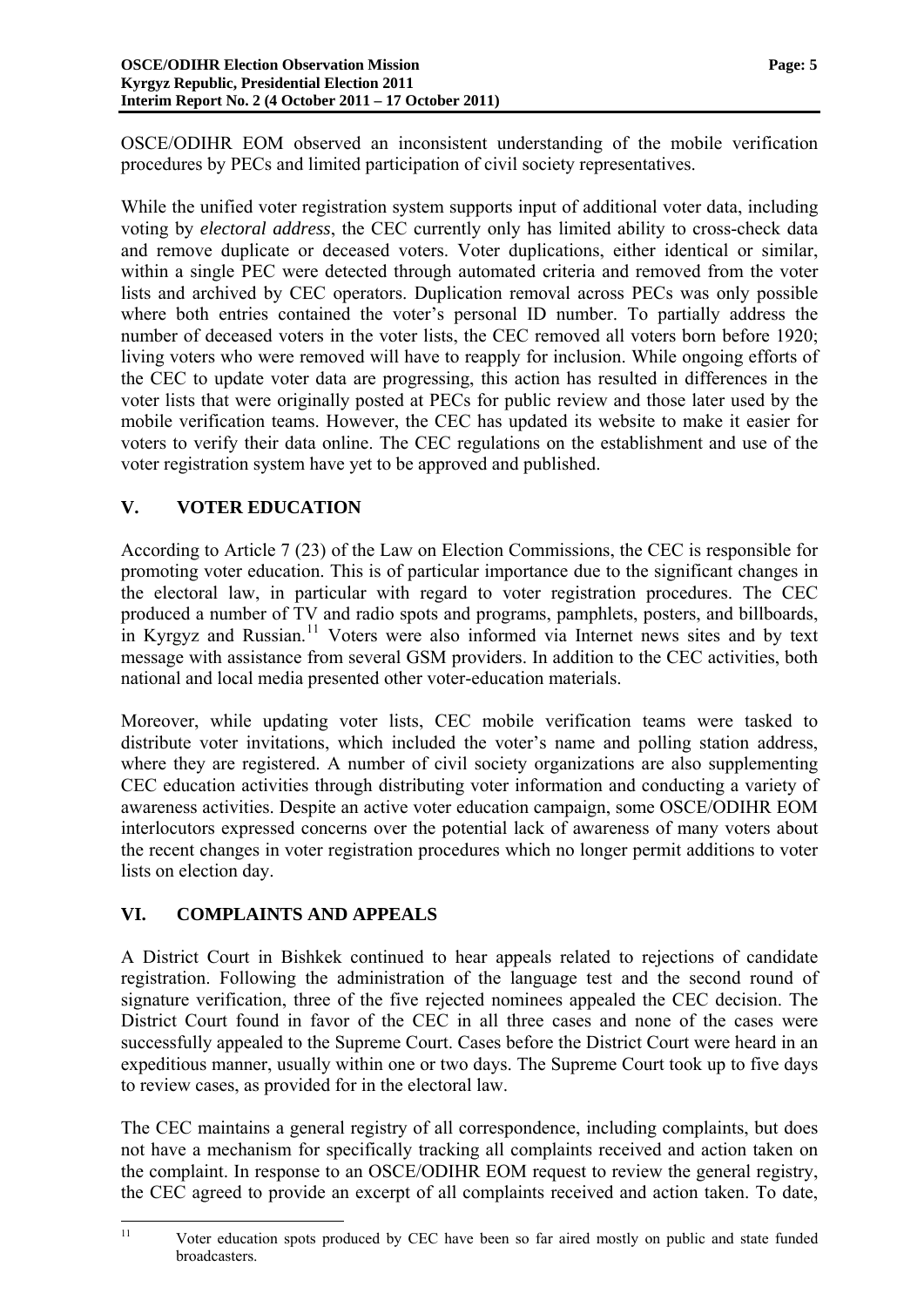the CEC has provided an incomplete excerpt, with information only on incoming correspondence up to 19 September.

The CEC has so far provided information on 15 complaints received. Amongst these complaints were two alleging mayoral interference in campaign activities (in Bishkek and Jalal-Abad), ordering the removal of campaign advertisements, charging for posting in designated public locations, and requiring submission of campaign materials for the mayor's approval. In response, the CEC sent letters to the two mayoral offices requesting them to investigate the matter and inform the CEC of what measures were taken. To date, it appears that the CEC has not received any response from the two mayoral offices.

### **VII. PARTICIPATION OF NATIONAL MINORITIES**

Participation of minority representatives in election campaign activities is rather limited, particularly in areas populated by ethnic Uzbeks in the south. They tend to stay away from rallies organized by candidates and avoid participating in other public outreach events.

Thus far, candidate campaign activities targeting areas populated by national minorities have also been quite low-key. Some candidates limit their campaign to distributing printed campaign materials through leaders of the Uzbek community. With the exception of two candidates,[12](#page-4-0) all campaign materials have been printed in Kyrgyz and Russian*.* The CEC has also produced all election material in both these languages.

Issues of national minorities and inter-ethnic relations have also not featured prominently in the election campaign, with some candidates calling for national unity without specifically addressing matters pertaining to the integration and participation of national minorities.

### **VIII. MEDIA**

Preliminary media monitoring findings indicate that the campaign has become quite visible in the media since its official beginning on 25 September, in particular through numerous paid advertisement spots.[13](#page-5-0) At the same time, the monitored media have paid significant attention to CEC activities, such as registration of candidates as well as the process of seeking legal remedy by those rejected.

According to the electoral law, the state-funded broadcasters are obliged to allocate a total of at least one hour of free airtime for the registered candidates, to be aired on working days. However, neither of the monitored state-funded channels (*KTRK, ElTR*) adhered to this requirement and both launched the debates and addresses of the candidates only some two weeks after the official campaign start.  $\frac{14}{1}$  $\frac{14}{1}$  $\frac{14}{1}$  The allocation of all the time slots and formats was established based on a lottery organized by the CEC on 6 October, as per previous agreement with the broadcasters, complying with the law that requires broadcasting between 20:00 and  $24:00^{15}$  $24:00^{15}$  $24:00^{15}$ 

 $12$ 

<span id="page-5-0"></span><sup>&</sup>lt;sup>12</sup> Mr. Baibolov and Mr. Suvanaliev printed their campaign materials in Kyrgyz, Russian and Uzbek.<br><sup>13</sup> To date, eight candidates presented their paid spots on one of the state-funded TV channels – Mr. Abdyldaev, Mr. Atambaev, Mr. Baibolov, Mr. Isabekov, Mr. Kalmatov, Mr. Madumarov, Mr. Suvanaliev, and Mr. Tashiev. 14 Public television *KTRK* started on 7 October, public Kyrgyz Radio and *ElTR* (state-funded television) on

<span id="page-5-1"></span>

<span id="page-5-3"></span><span id="page-5-2"></span><sup>10</sup> October. 15 *KTRK* organizes debates, round table and addresses, *ElTR* debates and addresses, Kyrgyz Radio interviews and addresses.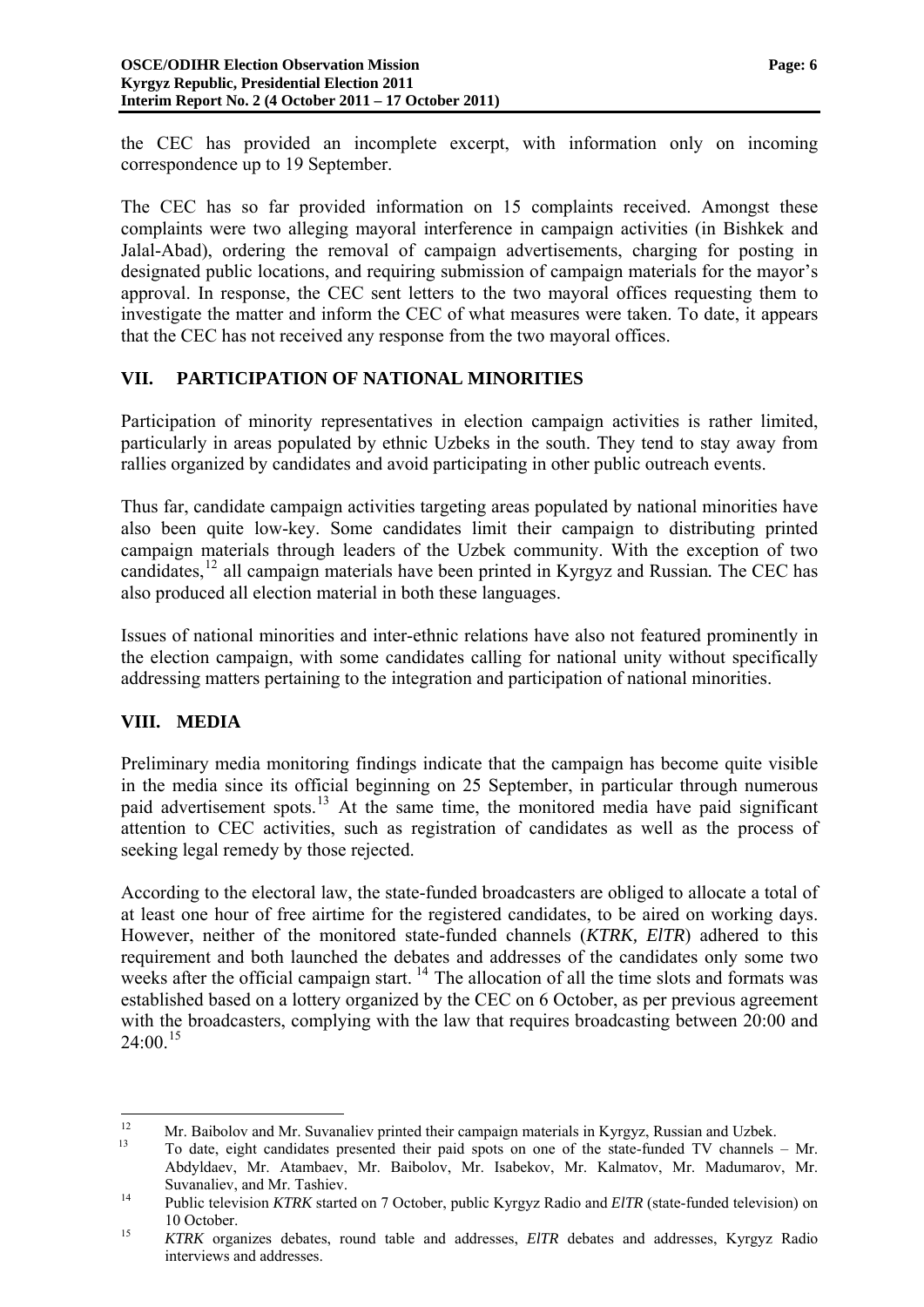On 12 October, state-funded TV channel *ElTR* held the first debate. While public television *KTRK* (with international support) plans live interactive debates to start on 17 October, private channels have not scheduled any debates.

The media discourse has highlighted some long-standing issues, such as the negative perception among some parliamentarians about Channel 5's critical reporting of their work*.*  This is widely perceived as the underlying reason that Channel 5 is currently undergoing nationalization and had temporarily lost its parliamentary accreditation.<sup>[16](#page-5-3)</sup>

A few TV channels, including public television *KTRK,* have offered their viewers almost daily reports on the performance of the Acting Prime Minister, both in his official and party capacity. Numerous reports have combined working and ceremonial aspects of his activities. Nevertheless, the core part of the coverage has been devoted to the achievements of the interim government. Reporting on the government's activities is often associated with Prime Minister Atambaev, who is currently on leave and is one of the candidates standing; this indirectly promotes his candidacy.

The electoral law requires that all campaign materials are to be clearly indicated as being paid from the electoral fund of the respective candidate. In many instances, a number of monitored media, both broadcast and print, have failed to provide such indication. This potentially confuses voters as to what is regular editorial material and what is paid campaign advertising.

Several international news channels, including BBC, CNN and Euronews have remained inaccessible on the cable network. This is a preventive measure implemented by Bishkek cable operator *Ala TV* to comply with the ban on campaigning via foreign media stipulated in the electoral law. While Russian Channel One is aired with a delay, some other Russian channels such as *RTR*, *RTR 24* or *TV Center,* as well as *Deutsche Welle* are aired live.

## **IX. ELECTION OBSERVATION**

Civil society is actively involved in domestic election observation in the Kyrgyz Republic. *Taza Shailoo* (Clean Election) is observing the election with 55 long-term observers deployed throughout the country and 1,500 to observe election day. The Coalition for Democracy and Civil Society has 70 long-term observers to observe election preparations and campaigning and 1,000 to observe election day in 500 randomly selected polling stations. The Liberal Youth Alliance deployed nine long-term observers and plans to deploy some 200 short-term observers for election day.

As of 17 October, the CEC accredited 63 international observers from the following organizations: OSCE/ODIHR, the Shanghai Cooperation Organization, the Eurasian Economic Community, the CECs' of Belarus and the Russian Federation, and various diplomatic representations.

## **X. OSCE/ODIHR EOM ACTIVITIES**

During the reporting period, the OSCE/ODIHR EOM continued its regular activities, meeting with state officials, the election administration, candidates and party representatives, court officials, media representatives, civil society, and the diplomatic community. Observers

 $16$ 16 At the beginning of September, the parliament did not prolong channel's accreditation for the new plenary year with no official explanation, as a result of which the channel was not allowed to operate from within the Parliament. The accreditation was renewed on 14 October.